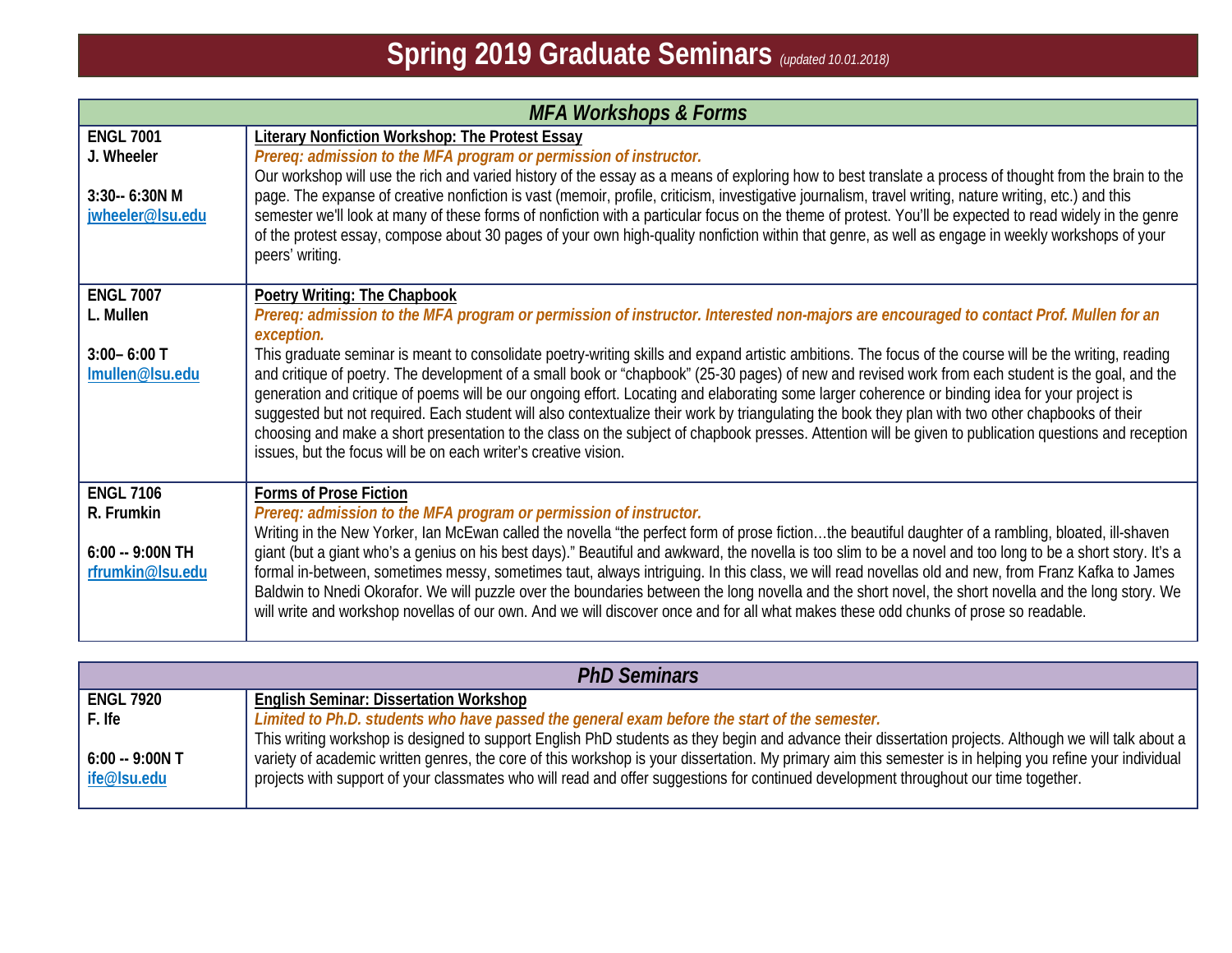| <b>ENGL 7030</b>                | Medieval Literature: Medieval Romance and the Nonhuman                                                                                                                                                                                                                                                    |
|---------------------------------|-----------------------------------------------------------------------------------------------------------------------------------------------------------------------------------------------------------------------------------------------------------------------------------------------------------|
| R. Godden                       | The genre of medieval romance derives much of its narrative verve from the encounter with the nonhuman, bringing the hero into confrontation with                                                                                                                                                         |
|                                 | monsters, magical objects, anthropomorphized animals, and otherworldly landscapes. To approach the nonhuman in medieval romance, scholars                                                                                                                                                                 |
| $12:00 - 3:00$ T                | have increasingly looked to the critical discourses of ecocriticism, critical animal studies, and thing theory. This seminar considers several ways of                                                                                                                                                    |
| rgodden1@lsu.edu                | thinking about the nonhuman in medieval literature and culture: What is the relationship between object and subject? Between human and animal?                                                                                                                                                            |
|                                 | How are humans entangled with landscapes and objects? What kinds of ethics emanate from a non-anthropocentric point of view? We will read widely                                                                                                                                                          |
|                                 | in medieval romance, including Sir Gawain and the Green Knight, Chaucer, The Lais of Marie de France, the fairy romance Sir Orfeo, and the                                                                                                                                                                |
|                                 | crusader romance Richard Coer de Leon, and we will also consider texts outside the genre like the Travels of Sir John Mandeville and the dream<br>vision Pearl that nevertheless draw on the imaginative potential of medieval romance.                                                                   |
|                                 |                                                                                                                                                                                                                                                                                                           |
|                                 | Throughout our semester together, each seminar participant will develop a set of portable academic skills, including leading discussion, presenting                                                                                                                                                       |
|                                 | academic papers, teaching undergraduates, developing a theoretical vocabulary, conducting research, and writing for an academic audience.                                                                                                                                                                 |
|                                 |                                                                                                                                                                                                                                                                                                           |
| <b>ENGL 7050</b>                | Restoration and 18th Century Literature                                                                                                                                                                                                                                                                   |
| K. Cope                         | This course provides a general introduction to and overview of the major and memorable as well as undeservedly overlooked works of the first half of                                                                                                                                                      |
| $6:30 - 9:30N M$                | the British Enlightenment. Examining a variety of genres (poetry, prose, essays, and journalism) and occasionally venturing into art, architecture,                                                                                                                                                       |
| encope@lsu.edu                  | philosophy, science, religion, and even forestry, the course will expose students to the extraordinarily broad range of "Augustan" culture. Although<br>intended to acquaint students with the most frequently researched and taught works of the period, the course will also occasionally swim into the |
|                                 | eddies and whirlpools alongside mainstream baroque-to-neoclassical literature. Geology, oceanography, aviation, arctic studies, vulcanology,                                                                                                                                                              |
|                                 | beachcombing, tourism, bathing and swimming, culinary science, gambling, landscape design, and navigation may well come into view. No previous                                                                                                                                                            |
|                                 | experience in the period is required; textbook expenses will be minimal owing to abundant use of database resources.                                                                                                                                                                                      |
|                                 |                                                                                                                                                                                                                                                                                                           |
| <b>ENGL 7963</b>                | Topics in 19th Century British Literature: The Voice of Spiritual Crisis in 19th Century British Literature                                                                                                                                                                                               |
| R. Crump                        | A close analysis of various literary expressions of spiritual crisis set against the backgrounds of political, social, and religious upheavals in the                                                                                                                                                     |
|                                 | nineteenth century. Texts will include such works as The Prelude, In Memoriam, David Copperfield, Sartor Resartus, Hard Times, Jane Eyre,                                                                                                                                                                 |
| 12:30-3:30 F<br>rcrump2@lsu.edu | Wuthering Heights, The Mill on the Floss, Far from the Madding Crowd, and Apologia pro Vita Sua. Other works may be added after consultation with<br>seminar participants.                                                                                                                                |
|                                 |                                                                                                                                                                                                                                                                                                           |
| <b>ENGL 7972</b>                | Topics in Southern Literature: Comics and the South                                                                                                                                                                                                                                                       |
| <b>B.</b> Costello              | This course will double as an introduction to the burgeoning academic field of comics studies and an exploration of the already flourishing field of                                                                                                                                                      |
|                                 | southern studies. In addition to investigating comics as an aesthetic form with particular properties that emerge in different ways across a variety of                                                                                                                                                   |
| 12:30-3:30 W                    | historical eras and publishing models, we will examine how cartoonists have utilized the unique capacities of comics to represent, interrogate, and                                                                                                                                                       |
| bcostell@Isu.edu                | construct the South.                                                                                                                                                                                                                                                                                      |
|                                 |                                                                                                                                                                                                                                                                                                           |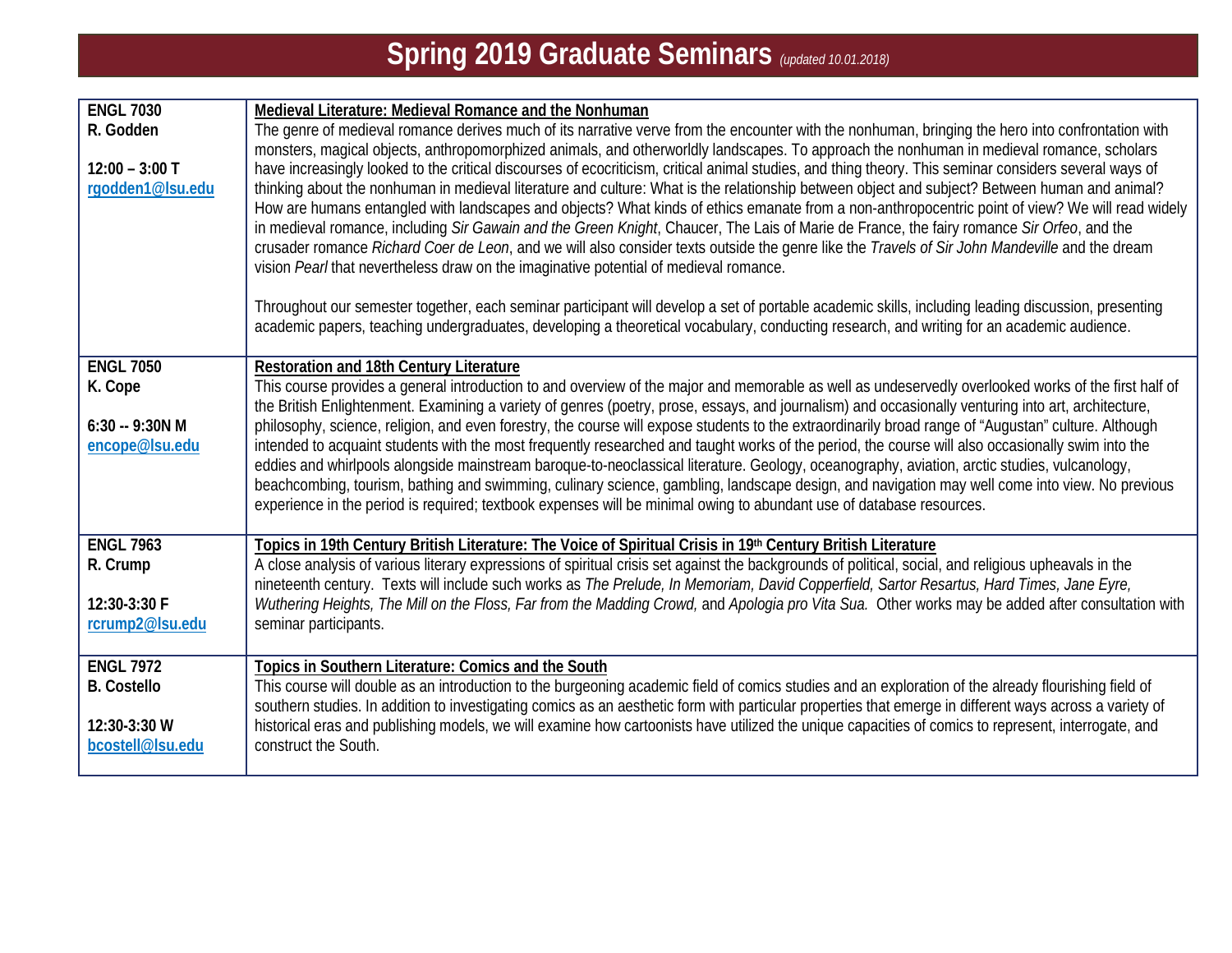| <b>ENGL 7974</b>                    | <b>Topics in American Literature: American Textualities</b>                                                                                                                                                                                                                                                                                                                                                                                                                                                                                                                                                                                                                                                                                                                                                                                                                                                                                                                                                                                                                                                                                                                                                                                                                                                                                                                                                    |
|-------------------------------------|----------------------------------------------------------------------------------------------------------------------------------------------------------------------------------------------------------------------------------------------------------------------------------------------------------------------------------------------------------------------------------------------------------------------------------------------------------------------------------------------------------------------------------------------------------------------------------------------------------------------------------------------------------------------------------------------------------------------------------------------------------------------------------------------------------------------------------------------------------------------------------------------------------------------------------------------------------------------------------------------------------------------------------------------------------------------------------------------------------------------------------------------------------------------------------------------------------------------------------------------------------------------------------------------------------------------------------------------------------------------------------------------------------------|
| L. Coats                            | Books have long been used for more, and less—than a technology of communication: they decorate shelves, instigate revolution, prop open doors,                                                                                                                                                                                                                                                                                                                                                                                                                                                                                                                                                                                                                                                                                                                                                                                                                                                                                                                                                                                                                                                                                                                                                                                                                                                                 |
| $12:00 - 3:00$ TH<br>lac@lsu.edu    | signal cultural capital, imagine worlds In this class, we will use the material instantiation of texts as an entry point into the cultural networks that<br>create and value them. We'll consider how texts were made, circulated, and read, asking questions about the materiality and technologies of print as<br>well as their content. Our temporal focus will be early and nineteenth-century American print cultures: the era of the rise of the novel, the burgeoning<br>periodical press, the expansion of the reading public, the emergence of new technologies for producing words and images on the page. We'll read<br>literary works—mainly novels as well as magazines and print ephemera—alongside criticism in textual studies, cultural studies, and book history.<br>Readings may include works by Susanna Rowson, Harriet Beecher Stowe, Frederick Douglass, Benjamin Franklin, Sarah Willis (Fanny Fern), John<br>Ledyard, William Dean Howells, and Charles Chesnutt, as well as nineteenth-century periodicals (such as Godey's Lady's Book, The Broadway<br>Journal, and Harper's), scrapbooks, and other literary matter. To help us explore these texts and the networks they anchor, students may spend some<br>time in the archives (Hill Library) and with digital methods (no prior experience necessary) in addition to more traditional textual production (seminar<br>papers). |
| <b>ENGL 7975</b>                    | Topics in African-American Literature: Critical Race Theory and Science Fiction                                                                                                                                                                                                                                                                                                                                                                                                                                                                                                                                                                                                                                                                                                                                                                                                                                                                                                                                                                                                                                                                                                                                                                                                                                                                                                                                |
| I. Lavender                         |                                                                                                                                                                                                                                                                                                                                                                                                                                                                                                                                                                                                                                                                                                                                                                                                                                                                                                                                                                                                                                                                                                                                                                                                                                                                                                                                                                                                                |
| $12:30 - 3:30$ M                    | Science fiction often presents a monochrome vision of the future where white people are the only ones that matter. I am basing this course on the<br>analogy between the principle, articulated by Critical Race Theory, that American law is influenced by a culture in which the reality of racial difference                                                                                                                                                                                                                                                                                                                                                                                                                                                                                                                                                                                                                                                                                                                                                                                                                                                                                                                                                                                                                                                                                                |
| isiahl@lsu.edu                      | is subsumed by a default whiteness, and the tradition in science fiction that situates white people as the default standard of what it is to be a people.<br>With a CRT focus, we will examine selected subgenres of science fiction as they filter through the periods of science fiction's American tradition<br>beginning with the pulp era and extending through the golden age, new wave, feminist explosion, cyberpunk, and ending with the current colored<br>wave. The subgenres include: space opera, alternate history, science fictional satire, and cyberpunk.                                                                                                                                                                                                                                                                                                                                                                                                                                                                                                                                                                                                                                                                                                                                                                                                                                     |
| <b>ENGL 7981</b>                    | Topics in Modern & Contemporary Lit.: Haunting and the Orient - Empire, Liberalism, and Islamophobia in the 21st Century Global Novel                                                                                                                                                                                                                                                                                                                                                                                                                                                                                                                                                                                                                                                                                                                                                                                                                                                                                                                                                                                                                                                                                                                                                                                                                                                                          |
| J. Berman                           | This class examines the revivification of Gothic themes in contemporary novels about the War on Terror. In novels written by American, Iraqi,                                                                                                                                                                                                                                                                                                                                                                                                                                                                                                                                                                                                                                                                                                                                                                                                                                                                                                                                                                                                                                                                                                                                                                                                                                                                  |
|                                     | Egyptian, Syrian, Pakistani, and Libyan authors Gothic tropes recognizable from a 19 <sup>th</sup> Century Western romantic tradition closely associated with                                                                                                                                                                                                                                                                                                                                                                                                                                                                                                                                                                                                                                                                                                                                                                                                                                                                                                                                                                                                                                                                                                                                                                                                                                                  |
| $3:00 - 6:00$ TH<br>jberman@lsu.edu | Orientalism re-appear in both familiar and unfamiliar guises. These tropes often speak directly to questions about the transformation of liberalism into<br>neo-liberalism, imperialism into neo-imperialism, and Orientalism into Islamophobia. The class endeavors to identify what new aesthetic vernaculars<br>are being produced in this turn towards an old aesthetic form.                                                                                                                                                                                                                                                                                                                                                                                                                                                                                                                                                                                                                                                                                                                                                                                                                                                                                                                                                                                                                              |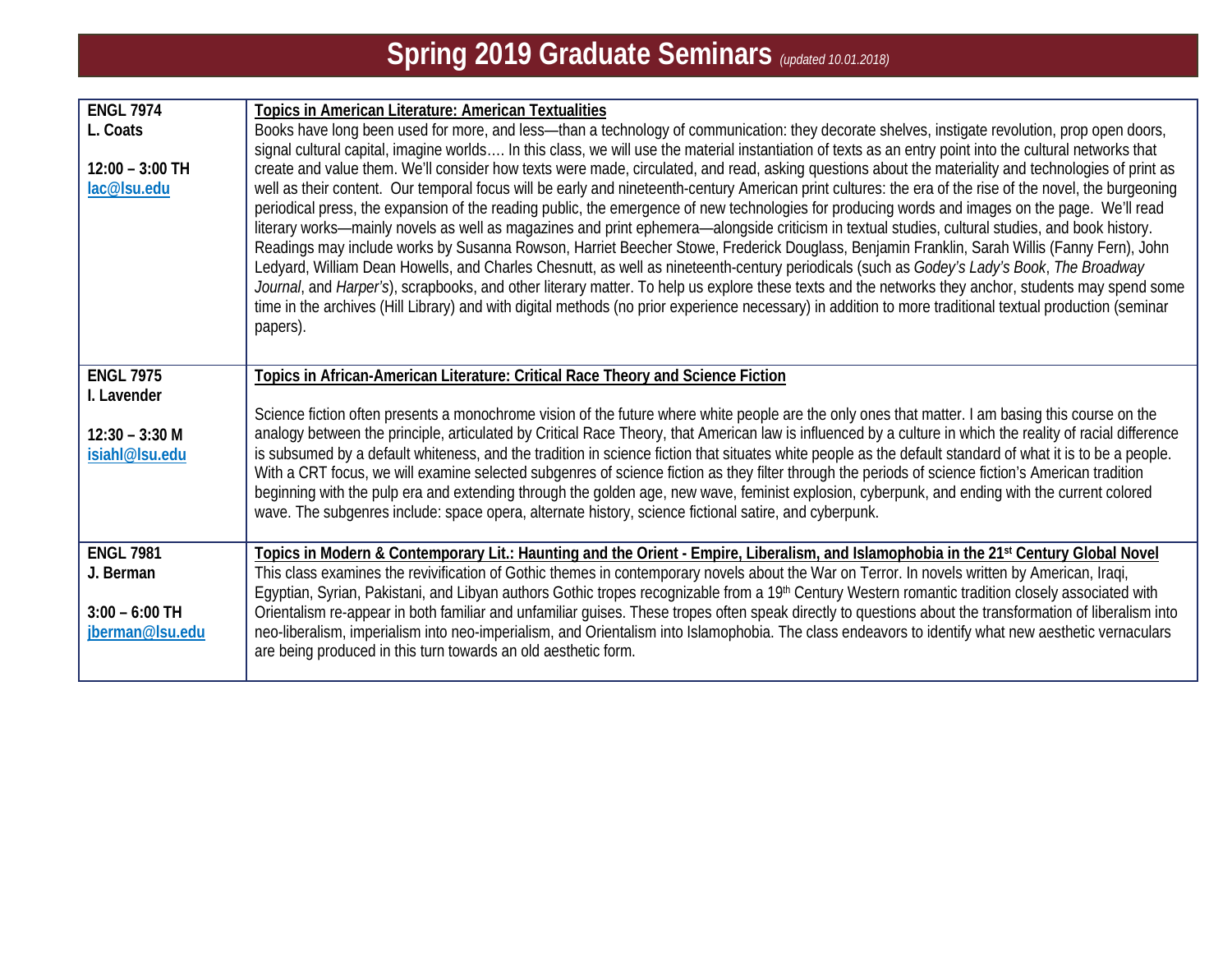| <b>ENGL 7983</b> | Topics in Ethnic & Postcolonial Literature: The Great Global Novel: 1980 to Present                                                                     |
|------------------|---------------------------------------------------------------------------------------------------------------------------------------------------------|
| P. Rastogi       | This course will focus on contemporary Global Anglophone/postcolonial fiction that has acquired world-wide cachet, or an incontrovertible status, as a  |
|                  | "great" novel. Our discussions will center on the iconic debates in English literary studies: what makes a novel great? Who has the power and the       |
| $3:30 - 6:30$ W  | authority to attribute greatness to a text? How much of greatness itself is a Western concept, with Western texts often constituting the center of what |
| prastogi@lsu.edu | we call Great Works? The tentative reading list includes Salman Rushdie's Midnight's Children (India), J.M. Coetzee's Disgrace (South Africa), Zadie    |
|                  | Smith's White Teeth (England), Arundhati Roy's God of Small Things (India), Chimamanda Ngozi Adichie's Americanah (Nigeria, USA), Mohsin                |
|                  | Hamid's Exit West (Pakistan), Ali Smith's Autumn (England), Laila Slimani's Lullaby (Morocco, France) among others. Each novel will be paired with a    |
|                  | theoretical article so that theory and fiction open a window of understanding into Global Anglophone/postcolonial studies in general. Students are      |
|                  | welcome to email the professor with suggestions to add to the reading list, for both theory and fiction. Requirements for class include attendance in   |
|                  | body and mind, active class participation, one in-class group presentation, and one 20- page research paper written in increments of 5, 10, 15, and 20  |
|                  | pages and revised after professorial and peer review of each iteration.                                                                                 |
|                  |                                                                                                                                                         |

| <b>Of Related Interest</b> |                                                                                                                                                                                                                                                                                                                                                                                                                                                                                                                                                                                                                                                                                                                                                                                                                                                                  |
|----------------------------|------------------------------------------------------------------------------------------------------------------------------------------------------------------------------------------------------------------------------------------------------------------------------------------------------------------------------------------------------------------------------------------------------------------------------------------------------------------------------------------------------------------------------------------------------------------------------------------------------------------------------------------------------------------------------------------------------------------------------------------------------------------------------------------------------------------------------------------------------------------|
| CPLT 7120/                 | French Deconstruction: Jacques Derrida and Jean-Luc Nancy                                                                                                                                                                                                                                                                                                                                                                                                                                                                                                                                                                                                                                                                                                                                                                                                        |
| <b>FREN 7410</b>           | French deconstruction, in particular the work of Jacques Derrida and Jean-Luc Nancy, has had a major impact on the Humanities in the Anglo-                                                                                                                                                                                                                                                                                                                                                                                                                                                                                                                                                                                                                                                                                                                      |
| F. Raffoul                 | American world. It has had a transformative effect on various fields such as literary theory, comparative literature, political theory and historiography,<br>theories of meaning, cultural studies and literary criticism, gender theory and feminism and environmental studies. We will explore French                                                                                                                                                                                                                                                                                                                                                                                                                                                                                                                                                         |
| $3:00 - 6:00$ W            | deconstruction by addressing the following issues: the senses of deconstruction and "differance"; subjectivity and "touch"; the critique of humanism<br>and the question of animality; ethics and responsibility; death, the secret, and the other; law, forgiveness and hospitality; community and being-with;<br>the world and globalization. Texts will include (for Jacques Derrida): "Differance," Positions, Points, Paper Machine, For What Tomorrow, The<br>Animal that therefore I am, Of Hospitality, Force of Law, On Cosmopolitanism and Forgiveness, On Touching-Jean-Luc Nancy. From Jean-Luc<br>Nancy, we will read among other essays such texts as "Of Being-in-Common," Being Singular Plural, Who comes after the Subject?, Justice, Legality<br>and World, The Creation of the World of Globalization, The Truth of Democracy, and Identity. |
| <b>CPLT 7130</b>           | Creating Place: Embodiment, Gender, and Ritual                                                                                                                                                                                                                                                                                                                                                                                                                                                                                                                                                                                                                                                                                                                                                                                                                   |
| S. Otero                   | This course explores the relationship between embodiment, gender, and ritual in literary, cinematic, and cultural production in Latin America, the<br>Caribbean, and the African Diaspora. Of particular focus will be the manner in which form illustrates the connections between ontology and ritual in                                                                                                                                                                                                                                                                                                                                                                                                                                                                                                                                                       |
| $3:30 - 6:30$ T            | gendering creativity and place. Authors and artists explored include Ana Maurine-Lara, Julie Dash, Mayra Santos-Febres, and Edna Brodber, among<br>others.                                                                                                                                                                                                                                                                                                                                                                                                                                                                                                                                                                                                                                                                                                       |
| solimar@lsu.edu            |                                                                                                                                                                                                                                                                                                                                                                                                                                                                                                                                                                                                                                                                                                                                                                                                                                                                  |
|                            |                                                                                                                                                                                                                                                                                                                                                                                                                                                                                                                                                                                                                                                                                                                                                                                                                                                                  |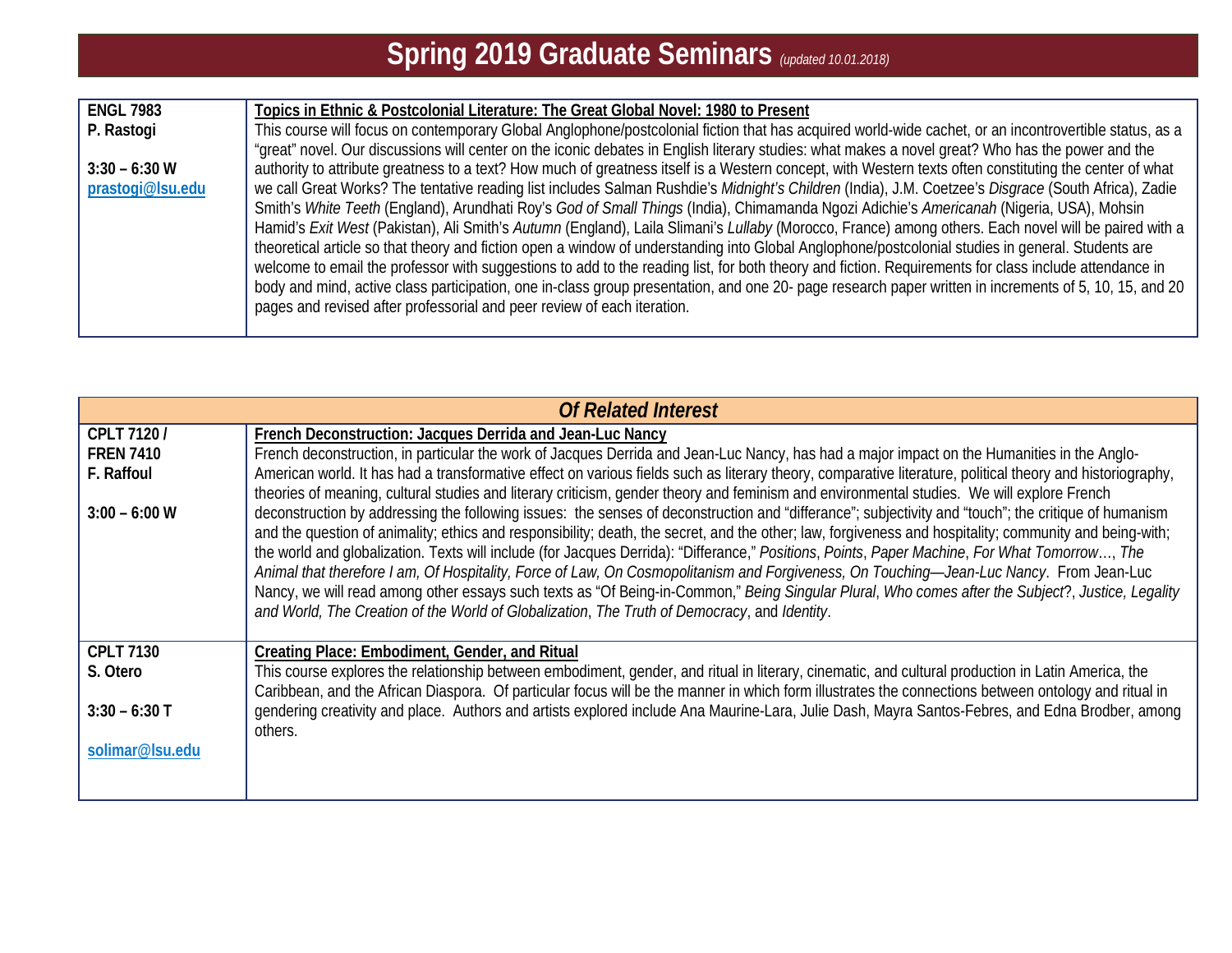| <b>CPLT 7130</b>                 | Ecologies of Travel: Performing and Embodying the Caribbean                                                                                                                                                                                                                                                                                                                                                                                                                    |
|----------------------------------|--------------------------------------------------------------------------------------------------------------------------------------------------------------------------------------------------------------------------------------------------------------------------------------------------------------------------------------------------------------------------------------------------------------------------------------------------------------------------------|
| A. Gourdine<br>$12:00 - 3:00$ T  | This course will use literature from the Spanish speaking, Francophone, and Anglophone Caribbean to explore the identities created and enabled by<br>the mobility of travel. We will explore travel in its various iterations-including but not limited to tourism, fieldwork/research, and the act of cross-<br>cultural reading-as a ritualistic means of both cultural production and consumption. This course is interdisciplinary, so in addition to literary narratives, |
| agourdi@Isu.edu                  | our work will include ethnographies, travel narratives, visual media, and other related cultural artifacts.                                                                                                                                                                                                                                                                                                                                                                    |
|                                  |                                                                                                                                                                                                                                                                                                                                                                                                                                                                                |
| <b>CPLT 7140</b><br>K. Henninger | <b>American Gothic</b><br>A comparative, multi-media examination of the haunted houses, dark woods, ghostly traces, demonic possessions, monstrous madness and                                                                                                                                                                                                                                                                                                                 |
| $12:00 - 3:00 F$                 | doppelgangers that continue to obsess the American imaginary, at home and abroad. Through a series of case studies from 19th-century to<br>contemporary literature, photography and film, we will trace historical connections between Gothic texts and tensions within discourses of U.S.                                                                                                                                                                                     |
|                                  | nationalism, religion, gender, race, slavery, and imperialism, and as these have been used to support, to resist and to reconfigure "American"                                                                                                                                                                                                                                                                                                                                 |
| kth@lsu.edu                      | ideologies in domestic and international contexts. To register our own role in these dynamics, we'll pay special attention to the ways critical<br>understandings of the American Gothic have changed over time. Specific areas of interest will include the female Gothic, southern Gothic, queer                                                                                                                                                                             |
|                                  | Gothic, Gothic childhood, the new black Gothic, and the ways American Gothic has been represented in non-U.S. texts, specifically as they engage<br>the workings and legacies of U.S. power. Authors/artists may include: Crevecoeur, Hawthorne, Jacobs, Stowe, Hitchcock, Faulkner, O'Connor,                                                                                                                                                                                 |
|                                  | Morrison, Kenan, von Trier, del Toro, Sally Mann, and Jordan Peele.                                                                                                                                                                                                                                                                                                                                                                                                            |
| WGS 4500.001                     | Global Trans: Conversations on National, Queer, and Transgender Studies                                                                                                                                                                                                                                                                                                                                                                                                        |
| E. Castro                        | Course description forthcoming by instructor. Please check with WGS for more information.                                                                                                                                                                                                                                                                                                                                                                                      |
| $1:30 - 3:00$ TTh                |                                                                                                                                                                                                                                                                                                                                                                                                                                                                                |
|                                  |                                                                                                                                                                                                                                                                                                                                                                                                                                                                                |
| <b>WGS 7500</b><br>B. Kahan      | The Sexual Scene of the Harlem Renaissance<br>This course will explore the éclat of early twentieth century Harlem with its cross-currents of slumming, interracial sex, prostitution, queerness, cross-                                                                                                                                                                                                                                                                       |
| $4:30 - 7:30 W$                  | dressing, and a range of other sexually and socially transgressive formations. We will locate Harlem both within the life of New York City itself as well<br>as within the larger networks of blackness around the globe, meeting such fascinating figures as sweetmen and sheiks, chocolate babies and                                                                                                                                                                        |
|                                  | bulldaggers, numbers runners and gangsters. In addition to examining the literature, music, and culture of the Harlem Renaissance, we will also read                                                                                                                                                                                                                                                                                                                           |
| bkahan@lsu.edu                   | important works of queer of color critique thinking about how the Renaissance functions as important site for theorization in these texts and asking<br>what additional possibilities it might continue to animate. In particular, we will be concerned with the warping effects that race has on sexuality and vice                                                                                                                                                           |
|                                  | versa. Readings will include texts by Zora Neale Hurston, Langston Hughes, Ma Rainey, Wallace Thurman, Taylor Gordon, Anita Reynolds, and<br>Claude McKay.                                                                                                                                                                                                                                                                                                                     |
| <b>SW 7406</b>                   | Social Work with LGBTQ People                                                                                                                                                                                                                                                                                                                                                                                                                                                  |
| E. Maccio                        | The purpose of this course is to enhance students' professional competence with lesbian, gay, bisexual, and transgender (LGBT) people. Content<br>explores social work practice at the micro, mezzo, and macro levels and across social, political, and economic realms.                                                                                                                                                                                                       |
| $12:30 - 3:30$ M                 |                                                                                                                                                                                                                                                                                                                                                                                                                                                                                |